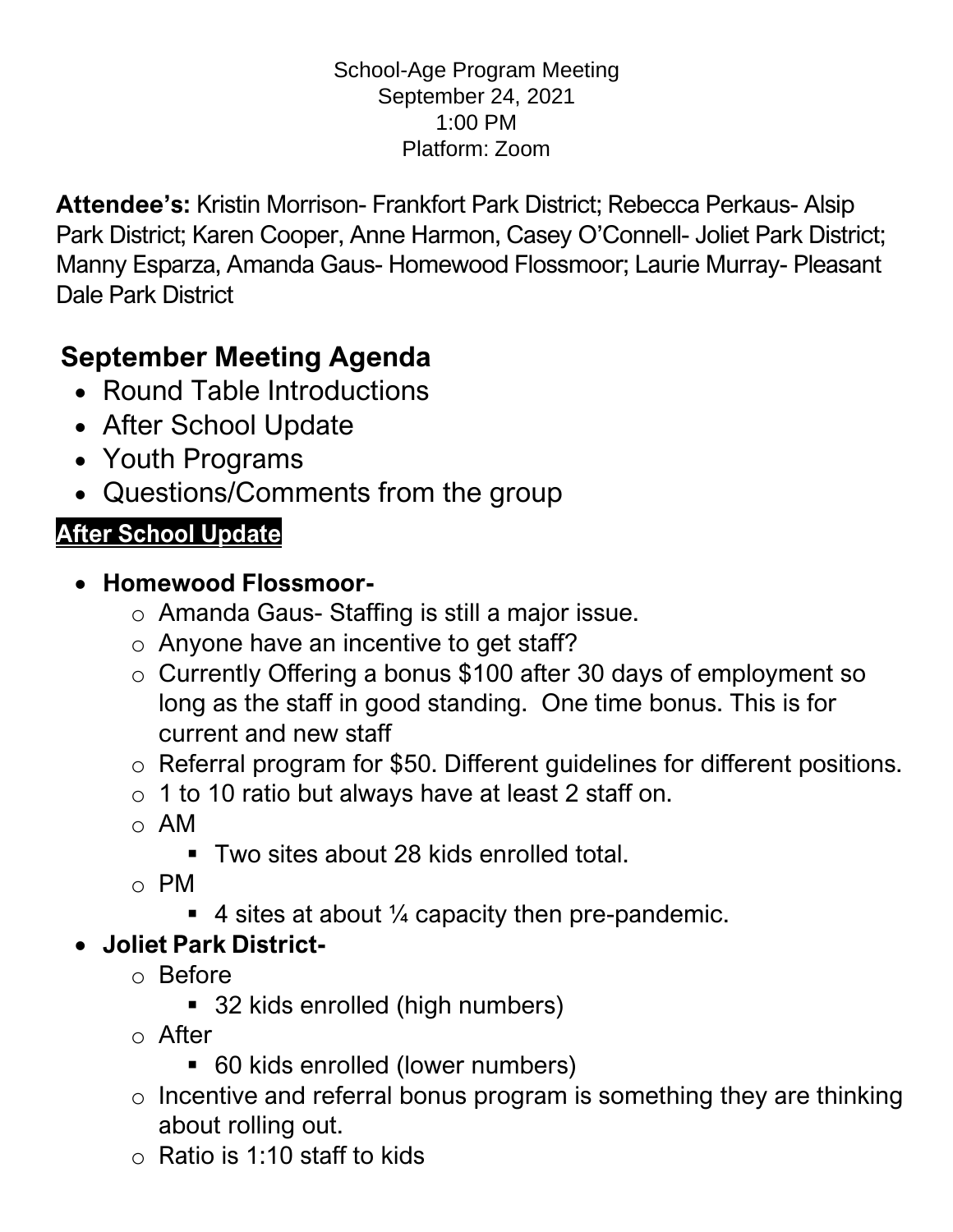## • **Alsip Park District**

- o 50 total enrolled
	- Average 10 in the AM
	- Average 28 in the PM
- o Ratio depends on the age, go off PDRMA's guidance for summer camp ratios.

# • **Frankfort Park District**

o Before/After about 75 kids enrolled total. 25-30 in AM and 28- 35 in the afternoon.

# • **Pleasant Dale Park District**

- o Raised their hourly staff to get staff. Raised their hourly rate to \$13.50. May be offering a monetary gift after 90 days.
- o 32 total enrolled (weekly registration)
	- Average 13 in AM (pre-pandemic would be about 30)
	- Average 5 in PM (pre-pandemic would be about 25-30)
- o Only open until 5pm for after care. Would go back to 6pm with the demand.

## **Youth Enrichment Classes**

## • **Pleasant Dale**

- o Looking for "cheer" contractor to come in to do a program. If anyone has one, please contact Laurie.
	- Started conversation with "Chicago Loves Dance".
- o Lisa Lombardi Coaching Inc (new contractor she is using)
	- Fun hour classes for kids (slime, stem programming and more)
		- \$28 cost for brochure (70/30) split